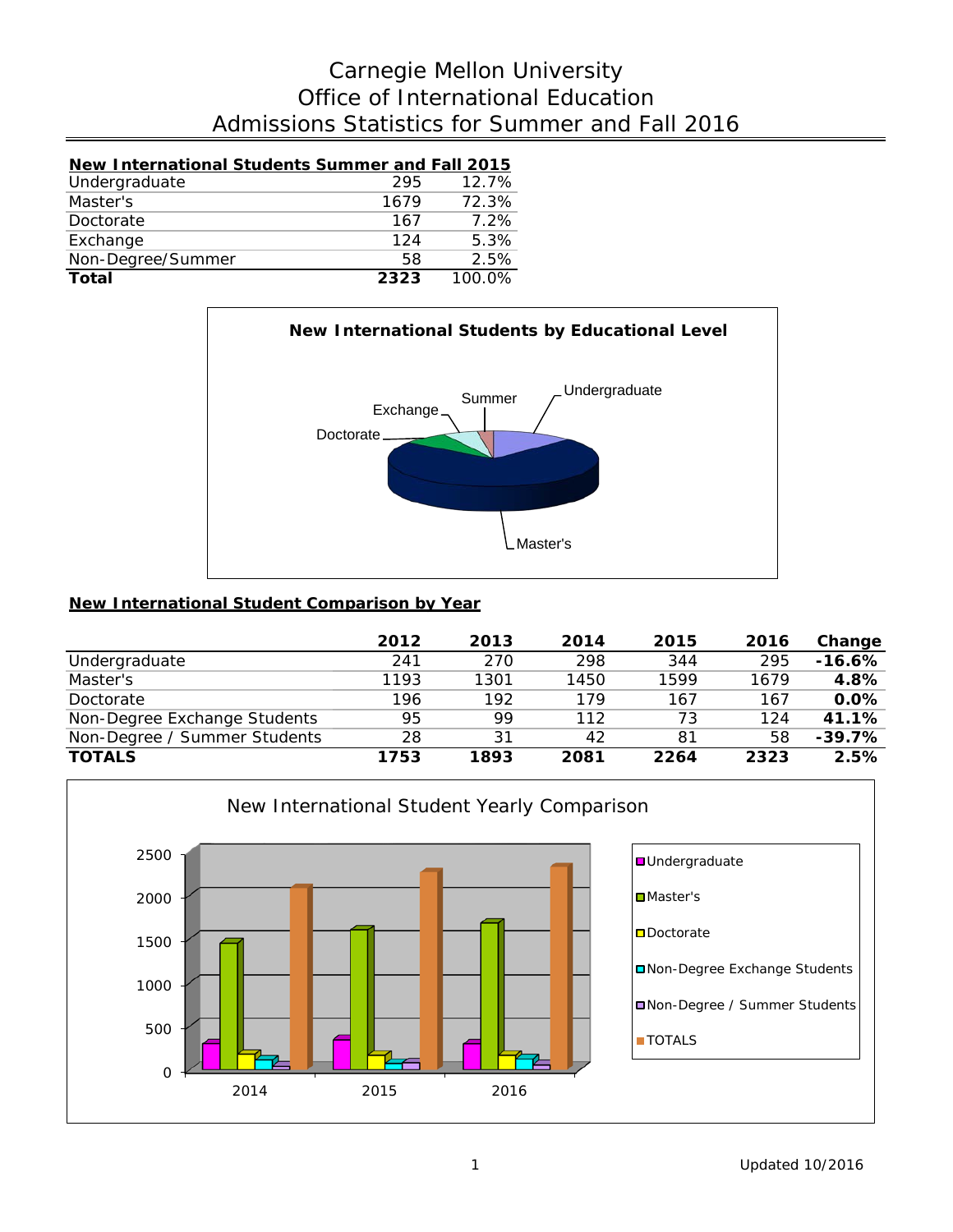## Admissions Statistics for Summer and Fall 2016 Office of International Education Carnegie Mellon University

### **New International Students by Region**

|                  |           |          |                  |          | Non-          |       |
|------------------|-----------|----------|------------------|----------|---------------|-------|
|                  |           |          |                  |          | Degree/       |       |
|                  | Undergrad | Master's | <b>Doctorate</b> | Exchange | <b>Summer</b> | Total |
| Africa           |           |          |                  | 12       |               | 23    |
| Asia             | 264       | 1558     | 117              | 46       | 43            | 2028  |
| Europe           | 6         | 34       | 18               | 23       |               | 82    |
| Latin America    | 3         | 33       | 8                |          |               | 46    |
| Middle East      |           | 11       | 13               | 40       |               | 66    |
| North America    | 19        | 34       | Q                | 3        | Q             | 74    |
| Oceania          |           |          |                  |          |               |       |
| <b>Stateless</b> |           |          |                  |          |               |       |
| <b>Total</b>     | 295       | 1679     | 167              | 124      | 58            | 2323  |



### **Primary Sources of Funding**

|                            | Ugrad | Master's | Doctorate | Exchange | <b>Summer</b> | Total |
|----------------------------|-------|----------|-----------|----------|---------------|-------|
| Current/Future Employer    |       |          |           |          |               |       |
| Home Govt or University    | 4     |          |           | 39       |               | 63    |
| Personal & Family Funds    | 289   | 1629     |           | 74       | 58            | 2057  |
| Private Sponsor            |       | 22       |           |          |               | 36    |
| U.S. College or University |       | 16       | 150       |          |               | 166   |
| <b>Totals</b>              | 295   | 1679     | 167       | 124      | 58            | 2323  |

**Non-Degree/**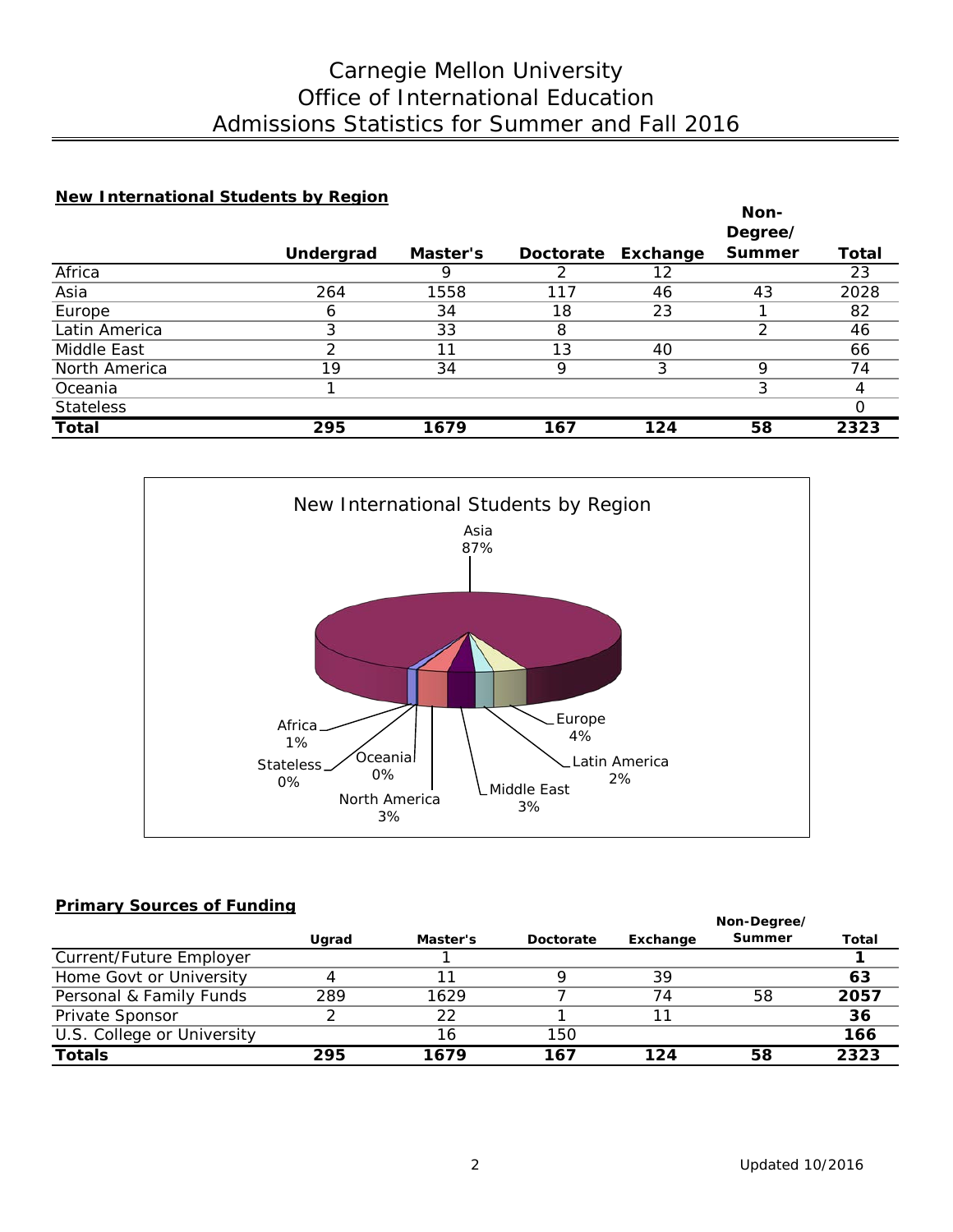# Carnegie Mellon University Office of International Education Admissions Statistics for Summer and Fall 2016

## **New International Students by Country of Citizenship**

|                    |                         |                 |                  |                 | Non-           |                         |
|--------------------|-------------------------|-----------------|------------------|-----------------|----------------|-------------------------|
|                    |                         |                 |                  |                 | Degree/        |                         |
| Country            | Ugrad                   | Master's        | <b>Doctorate</b> | Exchange        | <b>Summer</b>  | <b>Total</b>            |
| Australia          | 1                       |                 |                  |                 | $\overline{2}$ | $\overline{\mathbf{3}}$ |
| Austria            |                         |                 |                  |                 | $\overline{1}$ | $\overline{\mathbf{1}}$ |
| Azerbaijan         |                         | 1               |                  |                 |                | $\overline{\mathbf{1}}$ |
| Bahamas, The       |                         | $\overline{1}$  |                  |                 |                | $\overline{1}$          |
| Bangladesh         | $\overline{1}$          |                 | 1                |                 |                | $\overline{2}$          |
| Belgium            |                         | 1               |                  |                 |                | 1                       |
| <b>Bolivia</b>     | 1                       |                 |                  |                 |                | 1                       |
| <b>Brazil</b>      | $\overline{1}$          | 7               | $\overline{2}$   |                 | 1              | $\overline{11}$         |
| <b>Brunei</b>      | $\overline{1}$          |                 |                  |                 |                | $\overline{\mathbf{1}}$ |
| Canada             | 19                      | $\overline{22}$ | 6                | $\overline{2}$  | 9              | 58                      |
| Chile              |                         | 1               | 1                |                 |                | $\overline{2}$          |
| China              | 153                     | 821             | 64               | 17              | 31             | 1086                    |
| Colombia           |                         | $\overline{13}$ | $\overline{2}$   |                 |                | 15                      |
| Costa Rica         |                         |                 | 1                |                 | $\overline{1}$ | $\overline{2}$          |
| Dominican Republic |                         | 1               |                  |                 |                | 1                       |
| Ecuador            |                         |                 | $\overline{2}$   |                 |                | $\overline{9}$          |
| Egypt              |                         | $\overline{2}$  | 1                | $\overline{2}$  |                | $\overline{\mathbf{5}}$ |
| France             |                         | 9               | 1                | $\overline{5}$  |                | $\overline{15}$         |
| Germany            |                         | $\overline{4}$  |                  | 7               |                | $\overline{11}$         |
| Ghana              |                         | 1               |                  |                 |                | $\overline{1}$          |
| Greece             |                         | $\overline{2}$  | $\overline{1}$   |                 |                | $\overline{\mathbf{3}}$ |
| Guatemala          | 1                       |                 |                  |                 |                | 1                       |
| Hong Kong          | $\overline{3}$          | 5               | $\overline{2}$   |                 | $\overline{1}$ | 11                      |
| Hungary            |                         |                 | 1                |                 |                | $\overline{1}$          |
| Iceland            |                         | 1               |                  |                 |                | 1                       |
| India              | $\overline{24}$         | 605             | $\overline{27}$  | $\overline{13}$ |                | 669                     |
| Indonesia          | 1                       | 9               | 1                | 1               |                | $\overline{12}$         |
| Iran               |                         | $\overline{1}$  | $\overline{6}$   | $\overline{3}$  |                | 10                      |
| Ireland            |                         | $\overline{2}$  |                  |                 |                | $\overline{2}$          |
| <b>Israel</b>      |                         | $\overline{2}$  | $\overline{2}$   | 1               |                | $\overline{5}$          |
| Italy              |                         | $\overline{2}$  | $\overline{2}$   | $\overline{2}$  |                | $\overline{\mathbf{6}}$ |
| Japan              | $\overline{\mathbf{1}}$ | $\overline{15}$ |                  | $\overline{2}$  | $\overline{2}$ | $\overline{20}$         |
| Jordan             | $\overline{1}$          | 1               |                  | 1               |                | $\overline{\mathbf{3}}$ |
| Kazakhstan         |                         |                 | $\overline{2}$   |                 |                | $\overline{\mathbf{2}}$ |
| Kenya              |                         | 1               |                  | 1               |                | $\overline{2}$          |
| Korea, South       | 65                      | $\overline{25}$ | $\overline{12}$  | $\overline{2}$  | 5              | 109                     |
| Lebanon            |                         | $\overline{1}$  |                  |                 |                | $\overline{\mathbf{1}}$ |
| Libya              |                         |                 |                  | $\overline{2}$  |                | $\overline{2}$          |
| Malaysia           | $\overline{1}$          | $\overline{2}$  |                  | $\overline{1}$  |                | $\overline{\mathbf{4}}$ |
| Mexico             |                         | $\overline{11}$ | $\overline{3}$   | $\overline{1}$  |                | $\overline{15}$         |
| Myanmar            |                         |                 |                  |                 | $\overline{1}$ | $\overline{\mathbf{1}}$ |
| Nepal              |                         | $\overline{1}$  | $\overline{1}$   |                 |                | $\overline{2}$          |
| Netherlands        |                         |                 |                  | $\overline{1}$  |                | $\overline{\mathbf{1}}$ |
| New Zealand        |                         |                 |                  |                 | $\overline{1}$ | $\overline{\mathbf{1}}$ |
|                    |                         |                 |                  |                 |                |                         |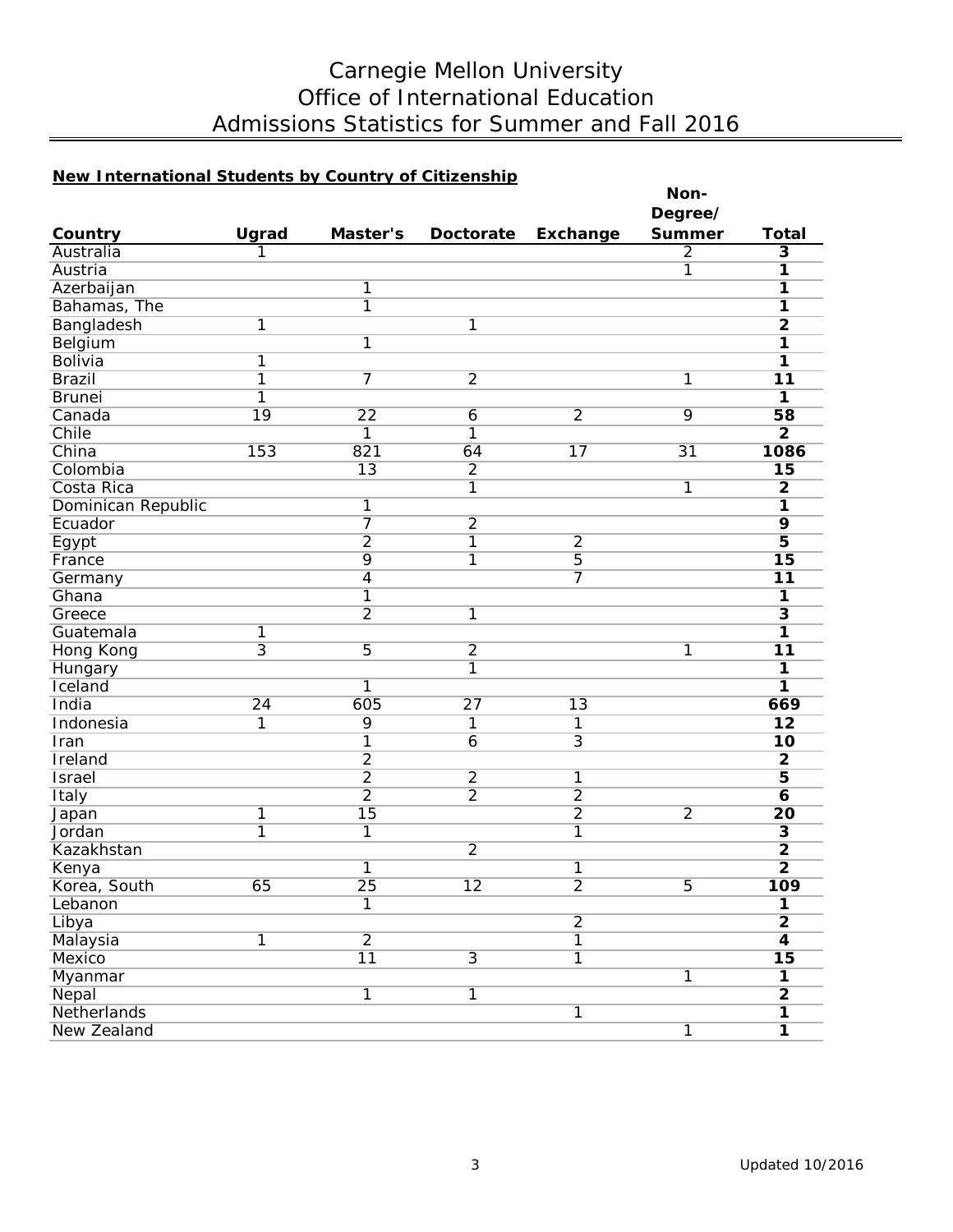|                       |                |                         |                |                 | Non-          |                         |
|-----------------------|----------------|-------------------------|----------------|-----------------|---------------|-------------------------|
|                       |                |                         |                |                 | Degree/       |                         |
| Country               | Ugrad          | Master's                | Doctorate      | <b>Exchange</b> | <b>Summer</b> | <b>Total</b>            |
| Nigeria               |                | 5                       |                |                 |               | 6                       |
| Pakistan              | 1              | $\overline{3}$          | $\overline{2}$ | 7               |               | $\overline{13}$         |
| Peru                  |                | $\overline{2}$          |                |                 |               | $\mathbf{2}$            |
| Philippines           |                | $\overline{3}$          |                |                 |               | $\overline{\mathbf{3}}$ |
| Poland                | 1              |                         |                |                 |               | 1                       |
| Portugal              |                | $\overline{1}$          | $\overline{2}$ | 1               |               | 4                       |
| Qatar                 |                |                         |                | $\overline{26}$ |               | $\overline{26}$         |
| Russia                |                | $\overline{2}$          | $\overline{2}$ |                 |               | 4                       |
| Rwanda                |                |                         |                | $\overline{2}$  |               | $\overline{2}$          |
| Saudi Arabia          |                | $\overline{3}$          | $\overline{3}$ |                 |               | $\overline{6}$          |
| Singapore             | 10             | 11                      | 3              | 8               | 1             | $\overline{33}$         |
| Spain                 |                | $\overline{3}$          | 1              | $\overline{2}$  |               | 6                       |
| Sudan                 |                |                         | 1              |                 |               |                         |
| Switzerland           |                |                         |                | $\overline{3}$  |               | $\overline{\mathbf{3}}$ |
| Taiwan                | 1              | 55                      | 3              | 1               | 1             | 61                      |
| Thailand              | $\overline{2}$ | 5                       | 1              |                 | 1             | 9                       |
| Tunisia               |                |                         |                | $\overline{3}$  |               | $\overline{\mathbf{3}}$ |
| Turkey                | $\overline{2}$ | $\overline{3}$          | $\overline{5}$ |                 |               | $\overline{10}$         |
| Uganda                |                |                         |                | $\overline{3}$  |               | $\overline{\mathbf{3}}$ |
| <b>Ukraine</b>        | 1              |                         | 1              |                 |               | $\overline{2}$          |
| <b>United Kingdom</b> | $\overline{2}$ | $\overline{3}$          | $\overline{2}$ | $\overline{2}$  |               | $\overline{9}$          |
| Venezuela             |                | $\overline{2}$          |                |                 |               | $\overline{2}$          |
| Vietnam               | 1              | $\overline{\mathbb{1}}$ |                | 1               |               | $\overline{\mathbf{3}}$ |
| Total                 | 295            | 1679                    | 167            | 124             | 58            | 2323                    |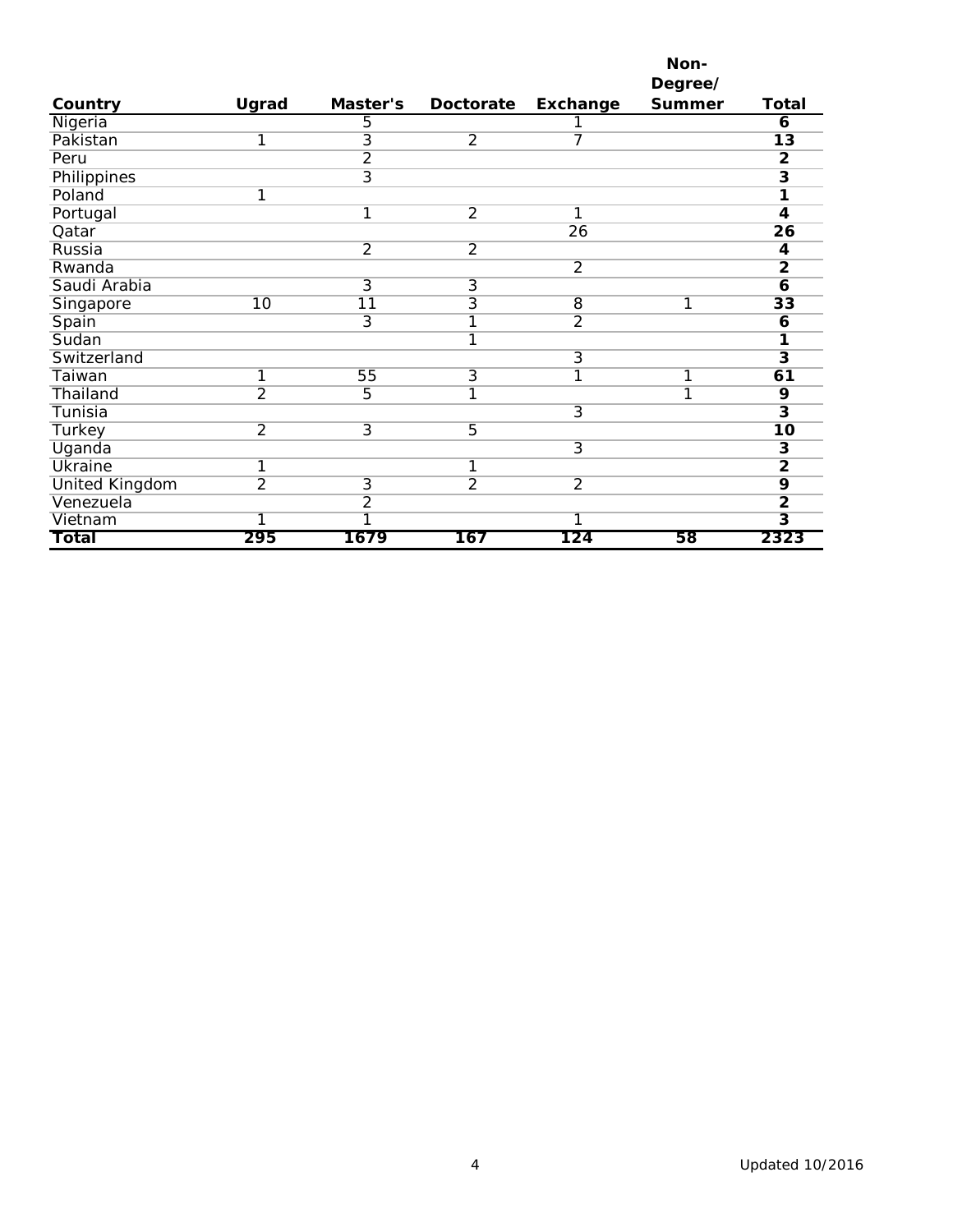# Carnegie Mellon University Office of International Education Admissions Statistics for Summer and Fall 2016

## **Colleges and Departments**

|                                                  |       |                |           |          | Non-          |
|--------------------------------------------------|-------|----------------|-----------|----------|---------------|
|                                                  |       |                |           |          | Degree/       |
| <b>CFA</b>                                       | Ugrad | Master's       | Doctorate | Exchange | <b>Summer</b> |
| Advanced Architectural Design                    |       |                |           |          |               |
| Advanced Infrastructure Systems                  |       |                |           |          |               |
| <b>Advanced Music Studies</b>                    |       |                |           |          | 4             |
| Architecture                                     | 20    | 1              | 1         | 1        |               |
| Architecture-Engineering-Construction Management |       | 9              | 1         |          |               |
| Art                                              | 11    |                |           |          |               |
| <b>Building Performance &amp; Diagnostics</b>    |       | 6              |           |          |               |
| <b>Computational Design</b>                      |       | 2              | ┑         |          |               |
| Costume Design                                   |       | 2              |           |          |               |
| Design                                           | 8     | $\overline{2}$ | 1         | 2        |               |
| Design for Interactions                          |       | 10             |           |          |               |
| <b>Dramatic Writing</b>                          |       |                |           |          |               |
| <b>Music</b>                                     |       |                |           |          | 2             |
| Music & Technology                               |       | 3              |           |          |               |
| Music Performance                                |       |                |           |          |               |
| Scene Design                                     |       |                |           |          |               |
| Stage & Production Management                    |       |                |           |          |               |
| Sustainable Design                               |       |                |           |          |               |
| Urban Design                                     |       | 5              |           |          |               |
| Video & Media Design                             |       |                |           |          |               |
| Total                                            | 39    | 55             | 5         | 3        | 6             |

|                                               |       |          |           |          | Non-     |
|-----------------------------------------------|-------|----------|-----------|----------|----------|
|                                               |       |          |           |          | Degree/  |
| <b>CIT</b>                                    | Ugrad | Master's | Doctorate | Exchange | Summer   |
| <b>Biomedical Engineering</b>                 |       | 23       | 2         |          |          |
| <b>Chemical Engineering</b>                   | 3     | 41       | 9         | 10       |          |
| Civil & Environmental Engineering             |       | 76       | 3         |          |          |
| Colloids, Polymers, & Surfaces                |       | 3        |           |          |          |
| <b>Computational Data Science</b>             |       | 2        |           |          |          |
| Computational Design & Manufacturing          |       | 5        |           |          |          |
| Electrical & Computer Engineering             | 4     | 163      | 29        | 7        |          |
| Energy Science, Technology, & Policy          |       | 23       |           |          |          |
| Engineering & Public Policy                   |       |          | 3         |          |          |
| General CIT                                   | 60    |          |           |          |          |
| <b>Information Networking</b>                 |       | 49       |           |          |          |
| <b>Information Security</b>                   |       | 18       |           |          |          |
| <b>Information Technology</b>                 |       |          |           | 3        |          |
| Information Technology - Information Security |       | 19       |           |          |          |
| Information Technology - Mobility             |       | 25       |           |          |          |
| Information Technology - Software Management  |       | 9        |           |          |          |
| Materials Science & Engineering               |       | 18       | 4         | 2        |          |
| Mechanical Engineering                        |       | 47       | 9         |          |          |
| Silicon Valley - Software Engineering         |       |          |           |          |          |
| Software Engineering                          |       | 57       |           |          |          |
| Total                                         | 68    | 579      | 59        | 23       | $\Omega$ |

|                                          |          |           |          | Non-<br>Degree/ |
|------------------------------------------|----------|-----------|----------|-----------------|
| <b>Heinz College</b>                     | Master's | Doctorate | Exchange | <b>Summer</b>   |
| Arts Management                          |          |           |          |                 |
| Business Intelligence & Data Analytics   | 38       |           |          |                 |
| Entertainment Industry Management        |          |           |          |                 |
| General Heinz College (SMU LARC)         |          |           | h        |                 |
| Health Care Policy & Management          |          |           |          |                 |
| Information Security Policy & Management | 14       |           |          |                 |
| Information Systems Management           | 235      | 5         |          |                 |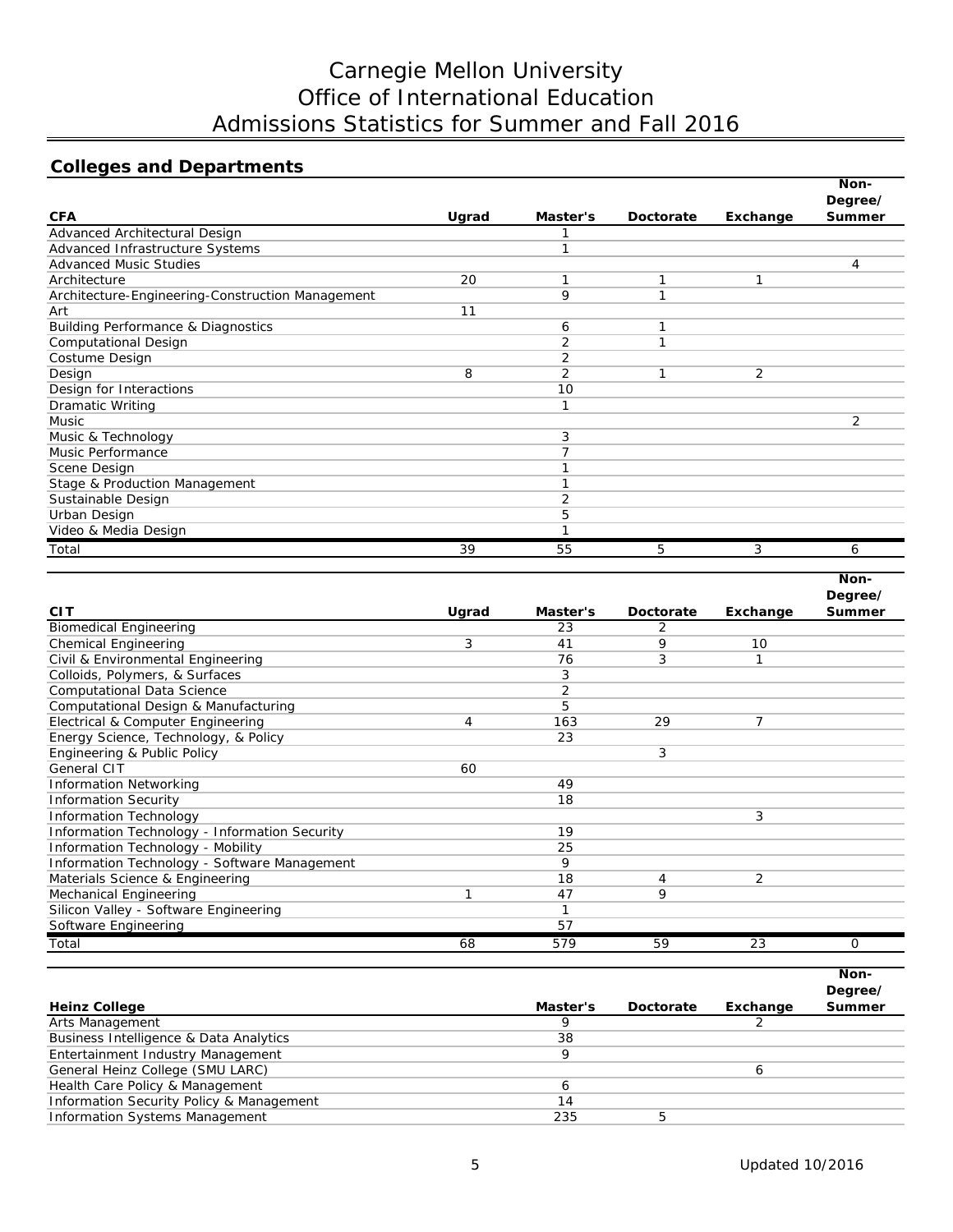## **Colleges and Departments (continued)**

|                                                                |                |                 |              |                      | Non-              |
|----------------------------------------------------------------|----------------|-----------------|--------------|----------------------|-------------------|
| Heinz College (cont.)                                          |                | Master's        | Doctorate    |                      | Degree/<br>Summer |
| Information Technology (IT Management)                         |                | $\mathbf{1}$    |              | <b>Exchange</b><br>7 |                   |
| Public Policy & Management                                     |                | 33              |              | $\overline{2}$       |                   |
| Total                                                          |                | 345             | 5            | 17                   | 0                 |
|                                                                |                |                 |              |                      |                   |
|                                                                |                |                 |              |                      | Non-              |
|                                                                |                |                 |              |                      | Degree/           |
| <b>Dietrich College</b><br>Applied Second Language Acquisition | Ugrad          | Master's<br>3   | Doctorate    | Exchange             | Summer            |
| <b>Behavioral Decision Research</b>                            |                |                 | $\mathbf{1}$ |                      |                   |
| Economics                                                      | 3              |                 |              |                      |                   |
| English                                                        | $\mathbf{1}$   |                 |              | $\overline{2}$       |                   |
| General HSS                                                    | 40             |                 |              |                      |                   |
| History                                                        | 3              |                 |              |                      |                   |
| <b>Information Systems</b>                                     | 3              |                 |              | 2                    |                   |
| Literary & Cultural Studies                                    |                | 2               |              |                      |                   |
| Logic, Computation, & Methodology                              |                | $\mathbf{1}$    | 2            |                      |                   |
| Neural Computation                                             |                |                 | 3            |                      |                   |
| Philosophy                                                     | 5              |                 |              |                      |                   |
| Psychology                                                     | $\overline{4}$ |                 |              |                      |                   |
| Social & Decision Sciences                                     | 2              |                 |              |                      |                   |
| Statistical Practice                                           |                | 10              |              |                      |                   |
| <b>Statistics</b>                                              | 5              |                 | 9            |                      |                   |
| Total                                                          | 66             | 16              | 15           | 4                    | 0                 |
|                                                                |                |                 |              |                      |                   |
|                                                                |                |                 |              |                      | Non-              |
|                                                                |                |                 |              |                      | Degree/           |
| <b>MCS</b>                                                     | Ugrad          | Master's        | Doctorate    | Exchange             | Summer            |
| <b>Biological Sciences</b>                                     | 1              | $\mathbf{1}$    | 1            | 3                    |                   |
| Chemistry                                                      |                |                 | 6            |                      |                   |
| <b>Computational Biology</b>                                   |                | 19              |              |                      |                   |
| <b>General MCS</b>                                             | 48             |                 |              |                      |                   |
| <b>Mathematical Sciences</b>                                   | $\overline{2}$ |                 | 8            |                      |                   |
| Physics                                                        | 1              |                 | 10           |                      |                   |
| Total                                                          | 52             | 20              | 25           | 3                    | 0                 |
|                                                                |                |                 |              |                      | Non-              |
|                                                                |                |                 |              |                      | Degree/           |
| <b>SCS</b>                                                     | Ugrad          | Master's        | Doctorate    | Exchange             | Summer            |
| Biotechnology Innovation & Computation                         |                | 33              |              |                      |                   |
| <b>Computational Biology</b>                                   |                |                 | 1            |                      |                   |
| <b>Computational Data Science</b>                              |                | 55              |              |                      |                   |
| Computer Science                                               | 29             | 29              | 18           | 8                    |                   |
| <b>Computer Vision</b>                                         |                | $\overline{21}$ |              |                      |                   |
| Educational Technology & Applied Learning Sciences             |                | 7               |              |                      |                   |
| Human-Computer Interaction                                     |                | 23              | 5            |                      |                   |
| Information Technology (eBusiness Technology)                  |                | 50              |              |                      |                   |
| Information Technology (Embedded SE)                           |                | 9               |              |                      |                   |
| Information Technology (Privacy Engineering)                   |                | 10              |              |                      |                   |
| Information Technology (Software Engineering)                  |                | 36              |              |                      |                   |
| <b>Information Technology Strategy</b>                         |                | 11              |              |                      |                   |
| Intelligent Information Systems                                |                | 20              |              |                      |                   |
| Language & Information Technologies                            |                |                 | 3            |                      |                   |
| Language Technologies                                          |                | 24              |              |                      |                   |
| Machine Learning                                               |                | 13              | 8            |                      |                   |
| Robotic Systems Development<br>Robotics                        |                | 26<br>21        | 7            |                      |                   |
| Robotics Technology                                            |                | 12              |              |                      |                   |
| Societal Computing                                             |                |                 | 3            |                      |                   |
| Software Engineering                                           |                |                 | 1            |                      |                   |
| Total                                                          | 29             | 400             | 46           | 8                    | 0                 |
|                                                                |                |                 |              |                      |                   |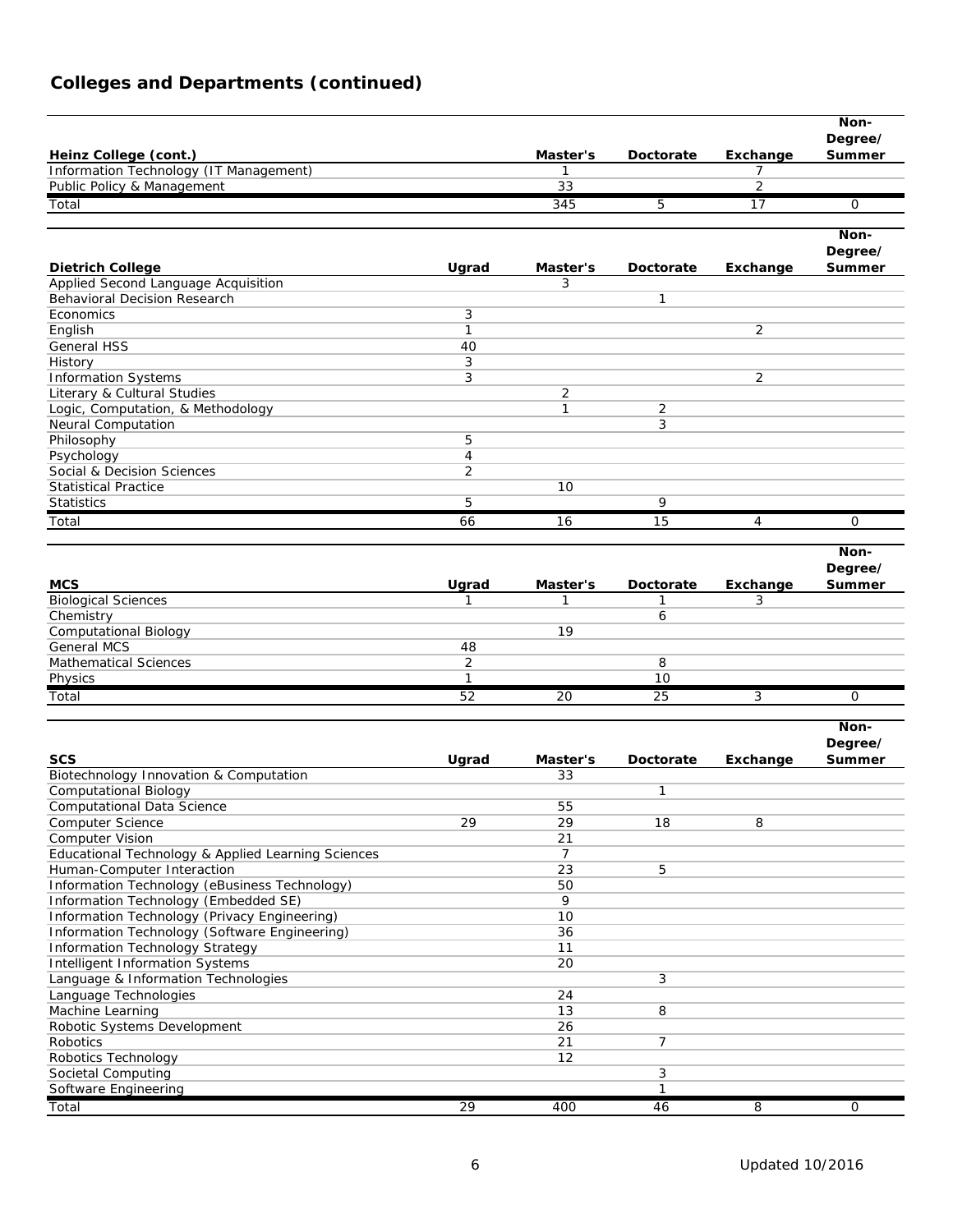# **Colleges and Departments (continued)**

|                                                          |       |          |           |          | Non-                     |
|----------------------------------------------------------|-------|----------|-----------|----------|--------------------------|
|                                                          |       |          |           |          | Degree/                  |
| <b>Tepper</b>                                            | Ugrad | Master's | Doctorate | Exchange | Summer                   |
| <b>Business Administration</b>                           | 28    |          |           | 10       |                          |
| <b>Computational Finance</b>                             |       | 83       |           |          |                          |
| Economics                                                |       |          | 2         |          |                          |
| <b>Industrial Administration</b>                         |       | 76       | 10        |          |                          |
| Total                                                    | 28    | 159      | 12        | 10       | 0                        |
|                                                          |       |          |           |          | Non-                     |
| <b>CMU</b>                                               | Ugrad | Master's | Doctorate | Exchange | Degree/<br><b>Summer</b> |
| Entertainment Technology                                 |       | 58       |           |          |                          |
| Humanities & Arts                                        | 2     |          |           |          |                          |
| <b>Integrated Innovation for Products &amp; Services</b> |       | 29       |           |          |                          |
| Pre-College                                              |       |          |           |          | 52                       |
| <b>Qatar Biological Sciences</b>                         |       |          |           | 8        |                          |
| <b>Qatar Business Administration</b>                     | 1     |          |           | 21       |                          |
| Qatar Computer Science                                   |       |          |           | 9        |                          |
| <b>Qatar Information Systems</b>                         |       |          |           | 18       |                          |
| Science & Humanities Scholars                            | 10    |          |           |          |                          |
| Software Management                                      |       | 18       |           |          |                          |
| Total                                                    | 13    | 105      | 0         | 56       | 52                       |
| <b>Grand Total</b>                                       | 295   | 1679     | 167       | 124      | 58                       |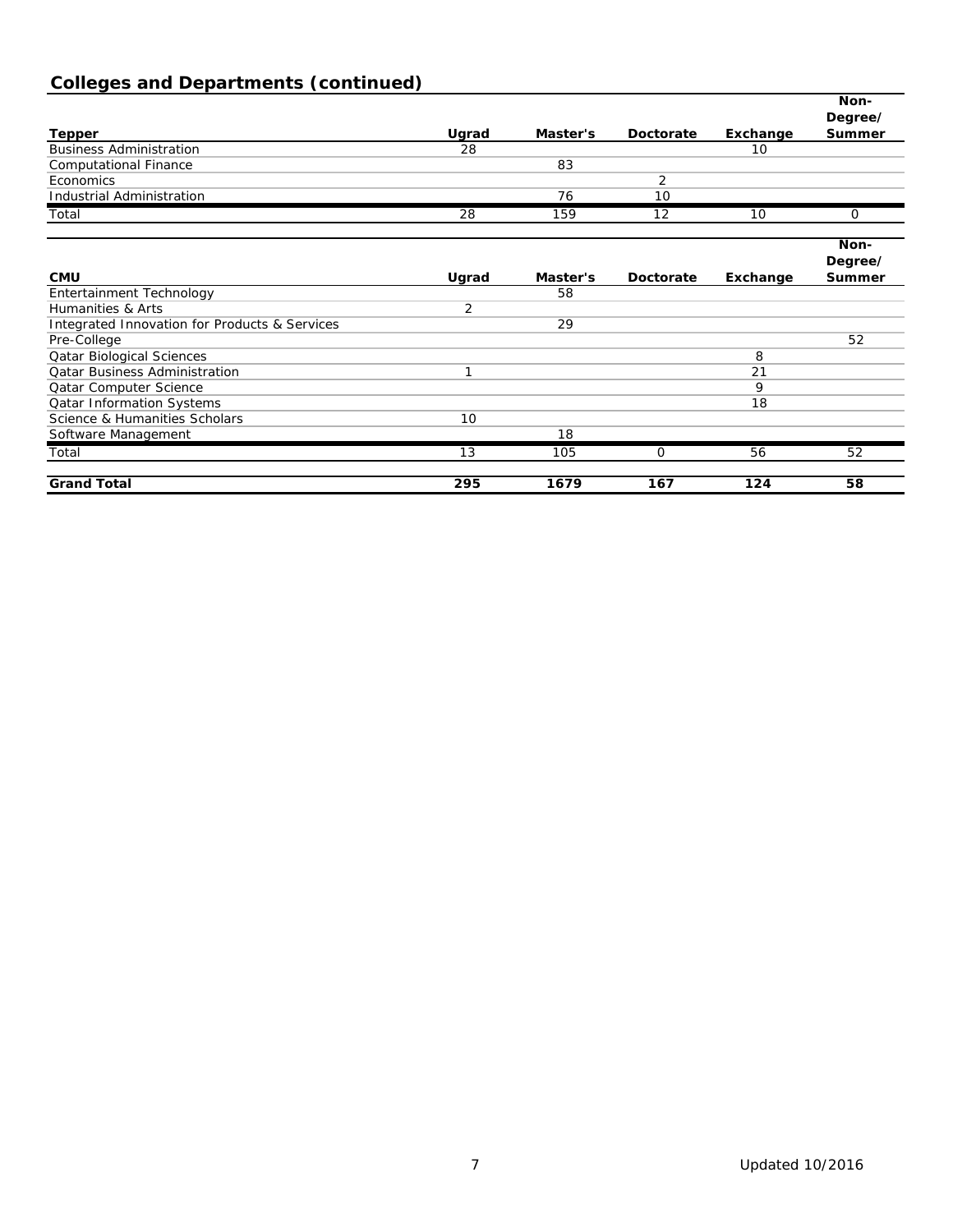## Carnegie Mellon University Office of International Education Admissions Statistics for Summer and Fall 2016

#### **New Undergraduate Students New Master's Students**

Top 5 Programs Top 5 Programs Top 5 Programs Top 5 Programs Top 5 Programs Top 5 Programs Top 5 Programs Top 5 Programs Top 5 Programs Top 5 Programs Top 5 Programs Top 5 Programs Top 5 Programs Top 5 Programs Top 5 Progra

- 
- 
- 
- 
- 

Top 5 Home Countries Top 5 Home Countries Top 5 Home Countries<br>1. China (153) 1. 2011 1. 2012 1. 2014

- 
- 2. South Korea  $(65)$ <br>3. India  $(24)$
- 
- 
- 5. Singapore (10)

#### **New Doctoral Students New Exchange Students**

Top 5 Programs Top 5 Programs Top 5 Programs Top 5 Programs Top 5 Programs Top 5 Programs Top 5 Programs Top 5 Programs Top 5 Programs Top 5 Programs Top 5 Programs Top 5 Programs Top 5 Programs Top 5 Programs Top 5 Progra

- 1. Electrical & Computer Engineering (29) 1. Business Administration (31) 1. Computer Science (18)
- 
- 3. Industrial Administration (10)<br>3. Physics (10)
- 
- 
- 5. Mechanical Engineering (9)
- 

Top 5 Home Countries 2. China (17)<br>1. China (64) 2. 2. China (17)

- 1. China (64)<br>2. India (27)
- 
- 3. South Korea (12) South Korea (12) South Korea (12) South Korea (7) South Korea (7) South Assembly (7) South Assembly (7)
- 4. Canada (6) 5. Pakistan (7)
- 4. Iran (6)

#### **All New International Students**

Top 5 Programs

- 1. Information Systems Management (240)
- 2. Electrical and Computer Engineering (203)
- 3. Industrial Administration (86)
- 4. Computer Science (84)

5. Civil & Environmental Engineering (80)

Top 5 Home Countries

- 1. China (1086)
- 2. India (669)
- 3. South Korea (109)
- 4. Taiwan (61)
- 5. Canada (58)

- 
- 1. Information Systems Management (235)
- 2. General MCS (48) <br>
2. Electrical & Computer Engineering (163)<br>
3. General HSS (40) <br>
2. Computational Finance (83)
- 3. General HSS (40) <br>3. Computational Finance (83) <br>4. Civil & Environmental Engine
- 4. Computer Science (29) <br>
5. Business Administration (28) <br>
4. Industrial Administration (76) <br>
4. Industrial Administration (76)
	- 4. Industrial Administration (76)

- 1. China (821)<br>2. India (605)
- 
- 3. India (24) 3. Taiwan (55)
	- 4. South Korea (25)<br>5. Canada (22)
	-

- 
- 2. Information Systems (20)<br>3. Computer Science (17)
- 
- 3. Physics (10) <br>5. Chemical Engineering (9) <br>5. Chemical Engineering (9) <br>5. Chemical Engineering (11)
	- 5. Chemical Engineering (9) 5. Chemical Engineering (10)

5. Statistics (9) Top 5 Home Countries

- 1. Qatar (26)
- 
- 
- 4. Singapore (8)
-